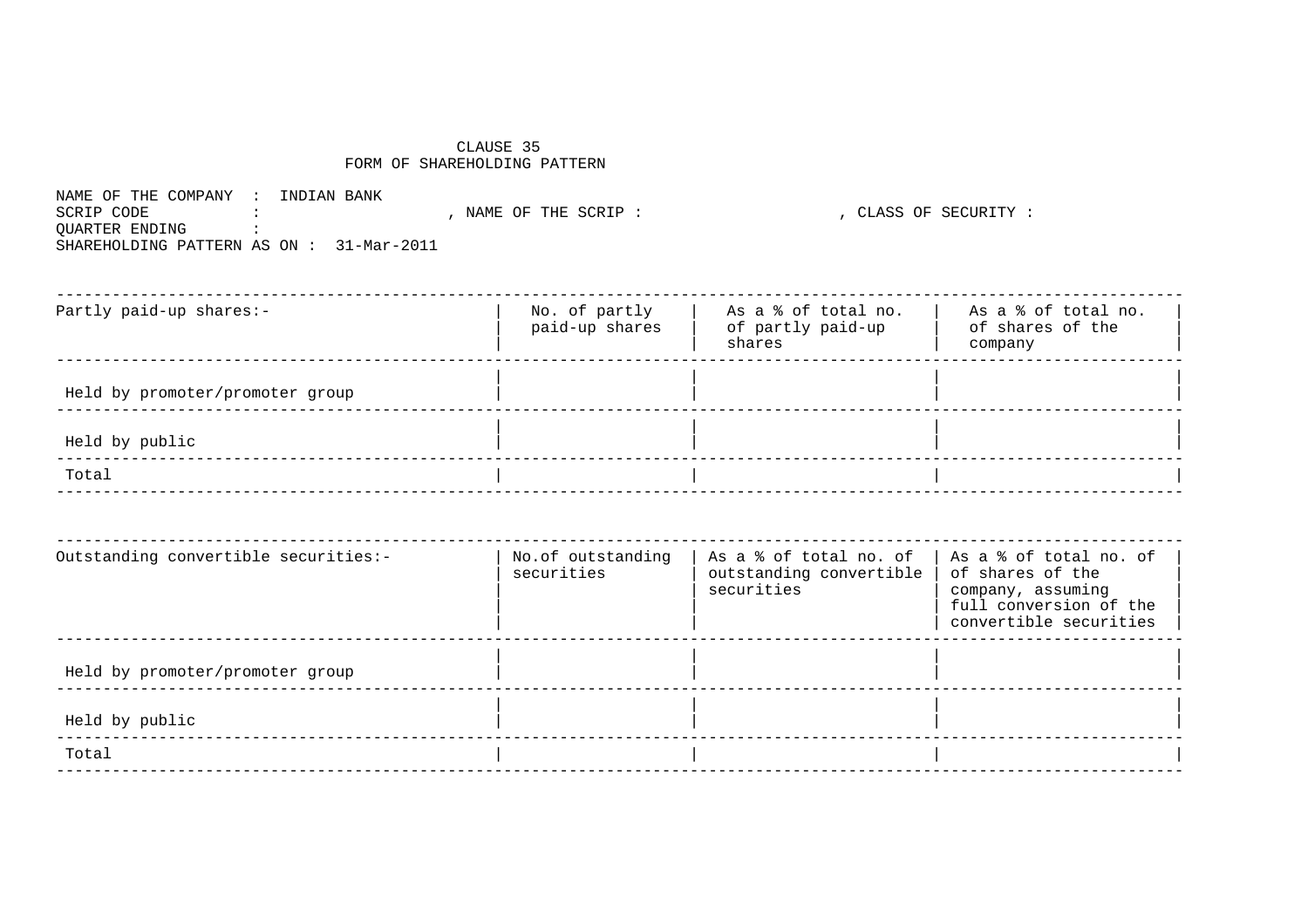| Warrants:-                                                                                                  | No.of warrants | As a % of total no. of<br>warrants | As a % of total no. of<br>of shares of the<br>company, assuming<br>full conversion of<br>warrants |
|-------------------------------------------------------------------------------------------------------------|----------------|------------------------------------|---------------------------------------------------------------------------------------------------|
| Held by promoter/promoter group                                                                             |                |                                    |                                                                                                   |
| Held by public                                                                                              |                |                                    |                                                                                                   |
| Total                                                                                                       |                |                                    |                                                                                                   |
| Total paid-up capital of the company,<br>assuming full Conversion of warrants and<br>convertible securities |                |                                    |                                                                                                   |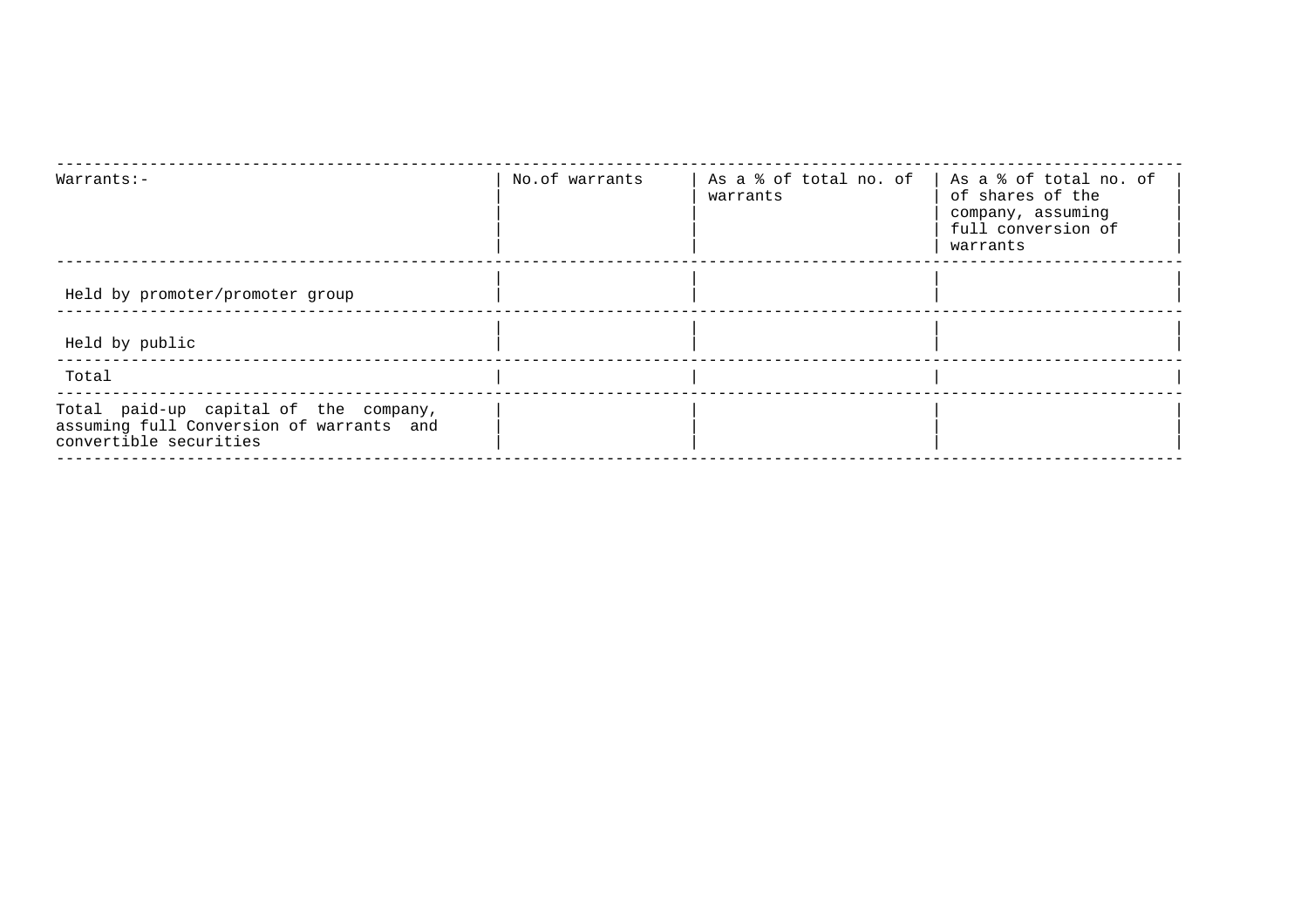|       | CATEGORY OF<br>SHARE HOLDER                                        | NO.OF<br>HOLDERS | TOTAL<br>SHARES IN<br>NO.OF<br>DEMAT<br>SHARES |                                       |        | TOTAL SHAREHOLDING AS SHARES PLEDGED OR<br>A PERCENTAGE OF TOTAL OTHERWISE ENCUMBERED<br>NUMBER OF SHARES |                |                                                                                                       |  |  |
|-------|--------------------------------------------------------------------|------------------|------------------------------------------------|---------------------------------------|--------|-----------------------------------------------------------------------------------------------------------|----------------|-------------------------------------------------------------------------------------------------------|--|--|
| ( I ) | (II)                                                               |                  |                                                | $(TII)$ $(IV)$ $(V)$ $(VI)$           |        | ASA % ASA % Number                                                                                        |                | As a<br>OF $(A+B)$ OF $(A+B+C)$ of shares percentage $(IX)$ =<br>$(VII)$ $(VIII)$ $(VIII) / (IV)*100$ |  |  |
|       | A. SHAREHOLDING OF PROMOTER AND<br>PROMOTER GROUP                  |                  |                                                |                                       |        |                                                                                                           |                |                                                                                                       |  |  |
| $1$ . | INDIAN                                                             |                  |                                                |                                       |        |                                                                                                           |                |                                                                                                       |  |  |
|       | a. INDIVIDUALS/HINDU UNDIVIDED<br>FAMILY                           | $\Omega$         |                                                | $\begin{matrix}0&0\end{matrix}$       |        | $0.0000$ $0.0000$ 0                                                                                       |                | 0.0000                                                                                                |  |  |
|       | b. CENTRAL GOVERNMENT/<br>STATE GOVERNMENT (S)                     |                  |                                                | 1 343820000 343820000 80.0009         |        | 80.0009                                                                                                   | $\Omega$       | 0.0000                                                                                                |  |  |
|       | C. BODIES CORPORATE                                                | $\Omega$         | $\overline{0}$                                 | $\overline{0}$                        | 0.0000 | 0.0000                                                                                                    | $\Omega$       | 0.0000                                                                                                |  |  |
|       | d. FINANCIAL INSTITUTIONS/<br><b>BANKS</b>                         | $\Omega$         | $\Omega$                                       | $\Omega$                              | 0.0000 | 0.0000                                                                                                    | $\Omega$       | 0.0000                                                                                                |  |  |
|       | e. ANY OTHER                                                       |                  |                                                |                                       |        |                                                                                                           |                |                                                                                                       |  |  |
|       | $SUB - TOTAL (A)(1)$                                               |                  |                                                | 1 343820000 343820000 80.0009 80.0009 |        |                                                                                                           | $\overline{0}$ | 0.0000                                                                                                |  |  |
|       | 2. FOREIGN                                                         |                  |                                                |                                       |        |                                                                                                           |                |                                                                                                       |  |  |
| a.    | INDIVIDUALS (NON-<br>RESIDENT INDIVIDUALS/<br>FOREIGN INDIVIDUALS) | $\Omega$         | $\Omega$                                       |                                       |        | $0 \t 0.0000 \t 0.0000 \t 0 \t 0.0000$                                                                    |                |                                                                                                       |  |  |
|       | b. BODIES CORPORATE                                                | $\Omega$         | $\mathsf{O}$                                   | $\Omega$                              |        | $0.0000$ $0.0000$ 0                                                                                       |                | 0.0000                                                                                                |  |  |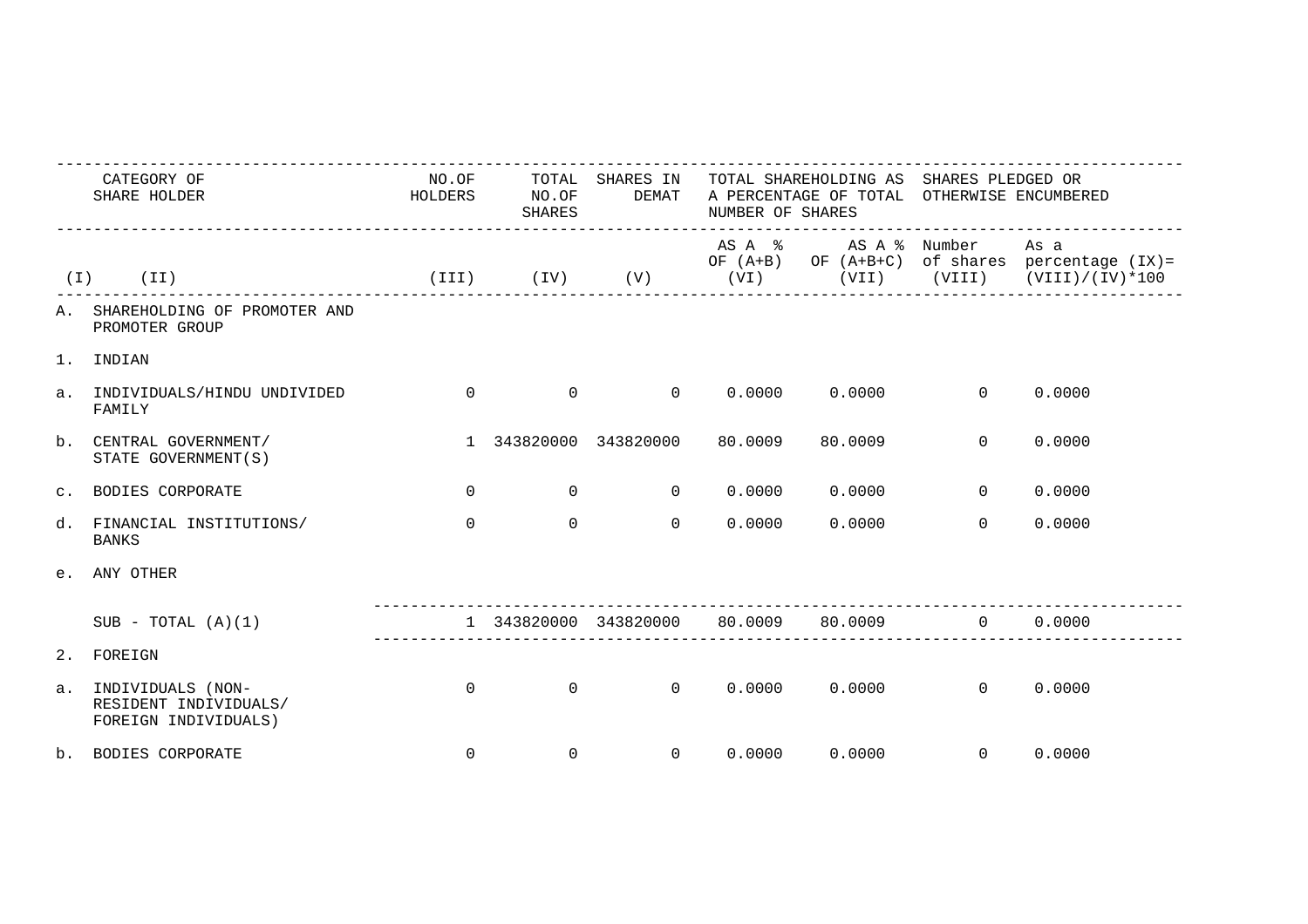| c. INSTITUTIONS                                                                | 0        | 0        | $\Omega$              | 0.0000  | 0.0000  | 0        | 0.0000 |  |
|--------------------------------------------------------------------------------|----------|----------|-----------------------|---------|---------|----------|--------|--|
| d. ANY OTHER                                                                   |          |          |                       |         |         |          |        |  |
| $SUB - TOTAL (A)(2)$                                                           | $\Omega$ | $\Omega$ | $\Omega$              | 0.0000  | 0.0000  | $\Omega$ | 0.0000 |  |
| TOTAL SHARE HOLDING OF<br>PROMOTER AND PROMOTER<br>GROUP $(A) = (A)(1)+(A)(2)$ |          |          | 1 343820000 343820000 | 80.0009 | 80.0009 | $\Omega$ | 0.0000 |  |
|                                                                                |          |          |                       |         |         |          |        |  |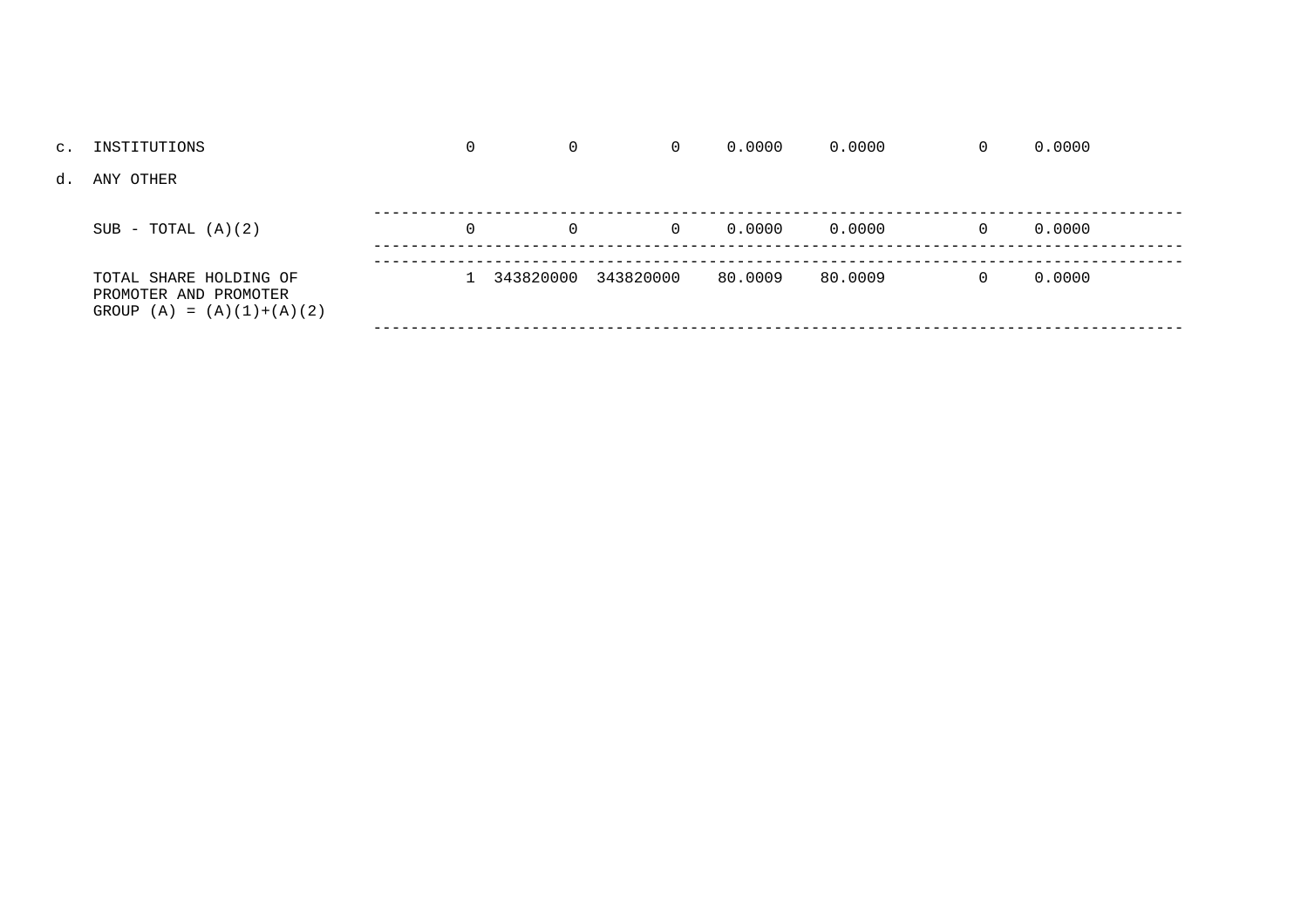|       | CATEGORY OF<br>SHARE HOLDER                    |          | HOLDERS NO.OF  | <b>SHARES</b>                     | NUMBER OF SHARES | __________________________________ |    | NO.OF TOTAL SHARES IN TOTAL SHAREHOLDING AS SHARES PLEDGED OR<br>DEMAT A PERCENTAGE OF TOTAL OTHERWISE ENCUMBERED                    |  |  |
|-------|------------------------------------------------|----------|----------------|-----------------------------------|------------------|------------------------------------|----|--------------------------------------------------------------------------------------------------------------------------------------|--|--|
|       | $(I)$ $(II)$                                   |          |                |                                   |                  | AS A % AS A % Number               |    | As a<br>OF $(A+B)$ OF $(A+B+C)$ of shares percentage $(IX)$ =<br>(III) (IV) (V) (VI) (VII) (VIII) (VIII) (VIII) (VIII) (VIII) (VIII) |  |  |
|       | B. PUBLIC SHAREHOLDING                         |          |                |                                   |                  |                                    |    |                                                                                                                                      |  |  |
|       | 1. INSTITUTIONS                                |          |                |                                   |                  |                                    |    |                                                                                                                                      |  |  |
|       | a. MUTUAL FUNDS/UTI                            | 46       |                |                                   |                  | 9594613 9594613 2.2324 2.2324      | NA | ΝA                                                                                                                                   |  |  |
|       | b. FINANCIAL INSTITUTIONS/<br><b>BANKS</b>     | 15       |                | 9542299 9542299 2.2203            |                  | 2.2203                             | NA | NA                                                                                                                                   |  |  |
|       | C. CENTRAL GOVERNMENT/<br>STATE GOVERNMENT (S) | $\Omega$ | $\Omega$       | $\overline{a}$                    | 0.0000           | 0.0000                             | NA | NA                                                                                                                                   |  |  |
|       | d. VENTURE CAPITAL FUNDS                       | $\Omega$ | $\Omega$       | $\Omega$                          |                  | 0.0000000000                       | NA | NA                                                                                                                                   |  |  |
| $e$ . | INSURANCE COMPANIES                            | $\Omega$ | $\Omega$       | $\Omega$                          | 0.0000           | 0.0000                             | NA | NA                                                                                                                                   |  |  |
|       | f. FOREIGN INSTITUTIONAL<br>INVESTORS          | 136      |                | 43376284 43376284                 | 10.0929          | 10.0929                            | NA | NA                                                                                                                                   |  |  |
|       | q. FOREIGN VENTURE<br>CAPITAL INVESTORS        | $\Omega$ | $\overline{0}$ | $\overline{0}$                    |                  | 0.0000000000                       | NA | NA                                                                                                                                   |  |  |
|       | h. ANY OTHER                                   |          |                |                                   |                  |                                    |    |                                                                                                                                      |  |  |
|       | $SUB - TOTAL (B)(1)$                           | 197      |                | 62513196 62513196 14.5457 14.5457 |                  |                                    | NA | NA                                                                                                                                   |  |  |
|       | 2. NON-INSTITUTIONS                            |          |                |                                   |                  |                                    |    |                                                                                                                                      |  |  |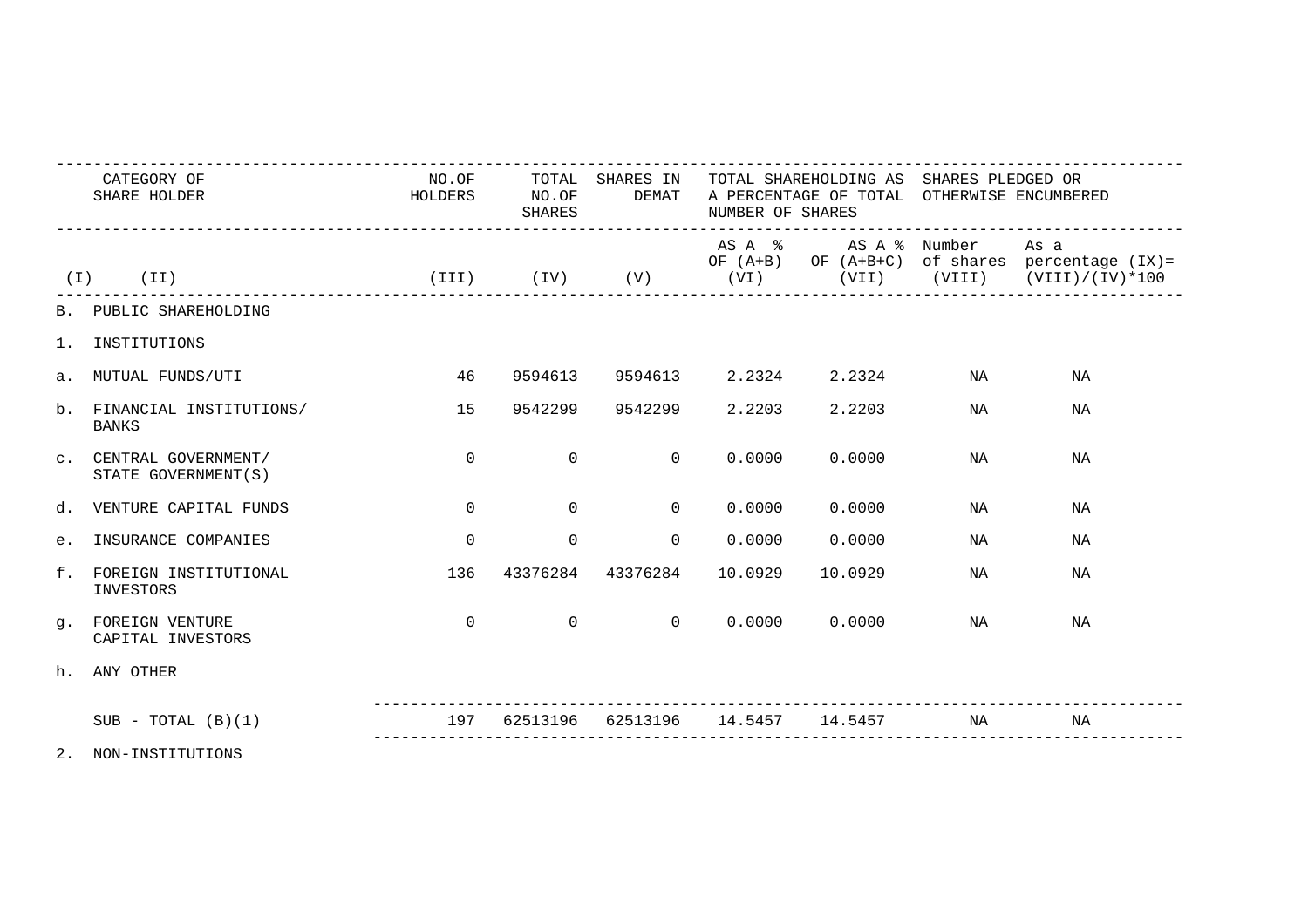| a.             | BODIES CORPORATE                                                                                                             | 746                                                         | 11018790                                     | 11018790 2.5638                             |                                                                          | 2.5638                            | ΝA                               | ΝA                               |  |
|----------------|------------------------------------------------------------------------------------------------------------------------------|-------------------------------------------------------------|----------------------------------------------|---------------------------------------------|--------------------------------------------------------------------------|-----------------------------------|----------------------------------|----------------------------------|--|
| b.             | INDIVIDUALS -<br>I INDIVIDUAL SHAREHOLDERS 69379<br>HOLDING NOMINAL SHARE CAPITAL<br>UPTO RS. 1 LAKH                         |                                                             | 10668063                                     |                                             |                                                                          |                                   | NA                               | NA                               |  |
|                | II INDIVIDUAL SHAREHOLDERS<br>HOLDING NOMINAL SHARE CAPITAL<br>IN EXCESS OF RS. 1 LAKH                                       | 16                                                          | 505696                                       |                                             |                                                                          | 505696   0.1176   0.1176          | NA                               | NA                               |  |
| $\mathsf{C}$ . | ANY OTHER<br>CLEARING MEMBERS<br>DIRECTORS AND THEIR RELATIVES<br>HINDU UNDIVIDED FAMILIES<br>NON RESIDENT INDIANS<br>TRUSTS | 125<br>$\overline{\phantom{a}}$<br>970<br>845<br>14<br>1956 | 210503<br>300<br>525694<br>104720<br>1244255 | 210503<br>100<br>525693<br>104720           | 0.0489<br>0.0000<br>0.1223<br>$0.0243$ $0.0243$<br>1244054 0.2895 0.2895 | 0.0489<br>0.0000<br>0.1223        | NA<br>NA<br>NA<br>NA<br>NA<br>ΝA | ΝA<br>ΝA<br>NA<br>NA<br>ΝA<br>ΝA |  |
|                | $SUB - TOTAL (B)(2)$                                                                                                         |                                                             |                                              | 72097 23436804 23434985 5.4533              |                                                                          |                                   | 5.4533 NA                        | NA                               |  |
|                | TOTAL PUBLIC SHAREHOLDING<br>$(B) = (B)(1)+(B)(2)$                                                                           | 72294                                                       |                                              |                                             |                                                                          | 85950000 85948181 19.9990 19.9990 | NA                               | NA                               |  |
|                | TOTAL $(A)+(B)$                                                                                                              |                                                             |                                              | 72295 429770000 429768181 100.0000 100.0000 |                                                                          |                                   | $\overline{0}$                   | 0.0000                           |  |
|                |                                                                                                                              |                                                             |                                              |                                             |                                                                          |                                   |                                  |                                  |  |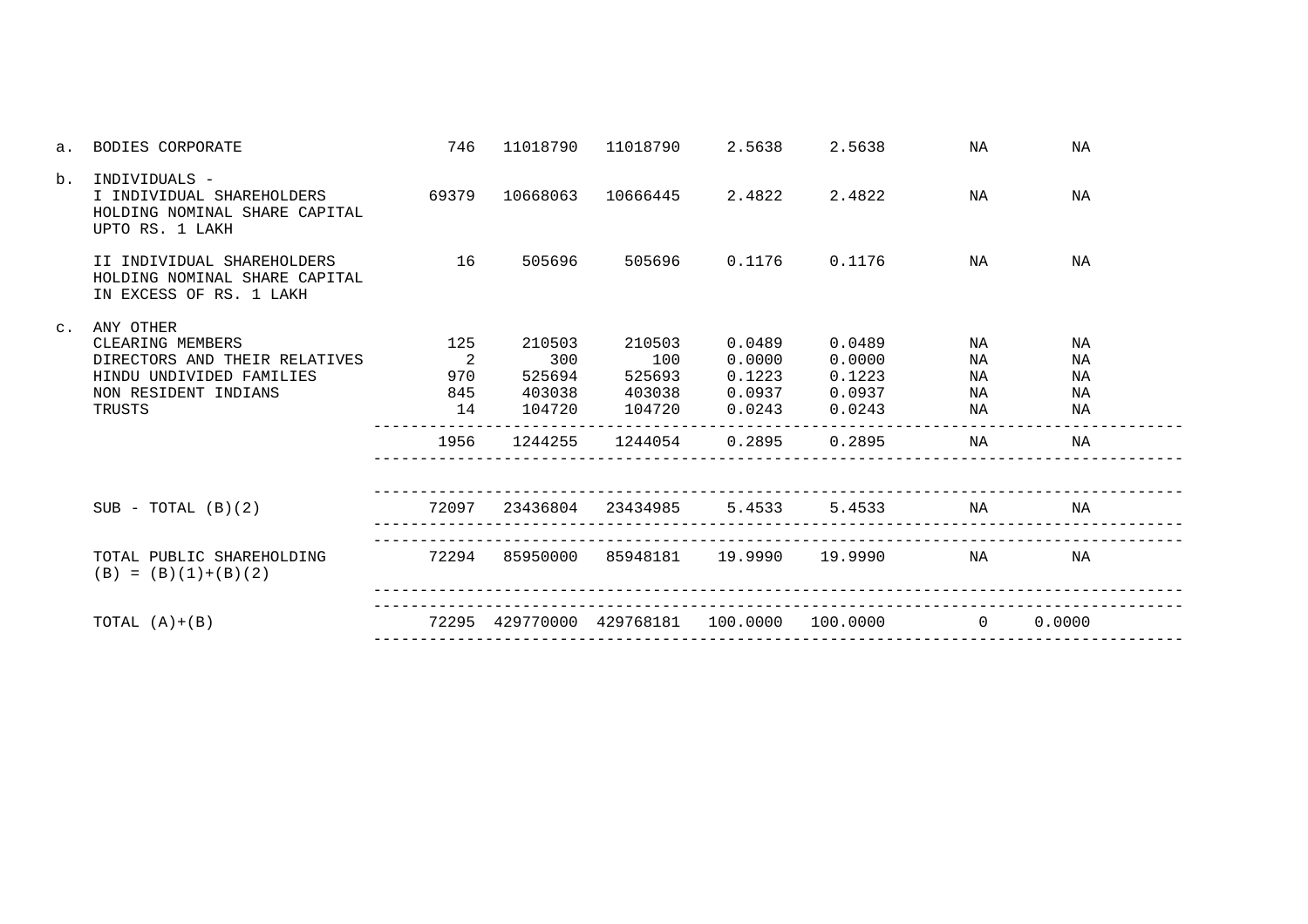| CATEGORY OF<br>SHARE HOLDER                                                                                | NO.OF<br>TOTAL<br>SHARES IN<br>DEMAT<br>HOLDERS<br>NO.OF<br>SHARES |              |           | NUMBER OF SHARES             | TOTAL SHAREHOLDING AS<br>A PERCENTAGE OF TOTAL | SHARES PLEDGED OR<br>OTHERWISE ENCUMBERED |                                                       |  |
|------------------------------------------------------------------------------------------------------------|--------------------------------------------------------------------|--------------|-----------|------------------------------|------------------------------------------------|-------------------------------------------|-------------------------------------------------------|--|
| (II)<br>( I )                                                                                              | (III)                                                              | (IV)         | (V)       | AS A %<br>OF $(A+B)$<br>(VI) | OF (A+B+C)<br>(VII)                            | AS A % Number<br>(VIII)                   | As a<br>of shares percentage (IX)=<br>(VIII)/(IV)*100 |  |
| $C_{\bullet}$<br>SHARES HELD BY<br>CUSTODIANS AND AGAINST<br>WHICH DEPOSITORY RECEIPTS<br>HAVE BEEN ISSUED |                                                                    |              |           |                              |                                                |                                           |                                                       |  |
| Promoter and Promoter Group                                                                                | $\Omega$                                                           | $\mathbf{0}$ | $\Omega$  | 0.0000                       | 0.0000                                         | NA                                        | ΝA                                                    |  |
| Public                                                                                                     | $\Omega$                                                           | $\mathbf 0$  | $\Omega$  | 0.0000                       | 0.0000                                         | ΝA                                        | ΝA                                                    |  |
| TOTAL COSTODIAN (C)                                                                                        | $\Omega$                                                           | $\mathbf{0}$ | $\Omega$  | 0.0000                       | 0.0000                                         | ΝA                                        | NA                                                    |  |
|                                                                                                            |                                                                    |              |           |                              |                                                |                                           |                                                       |  |
| GRAND TOTAL $(A)+(B)+(C)$                                                                                  | 72295                                                              | 429770000    | 429768181 |                              | 100.0000                                       | $\overline{0}$                            | 0.0000                                                |  |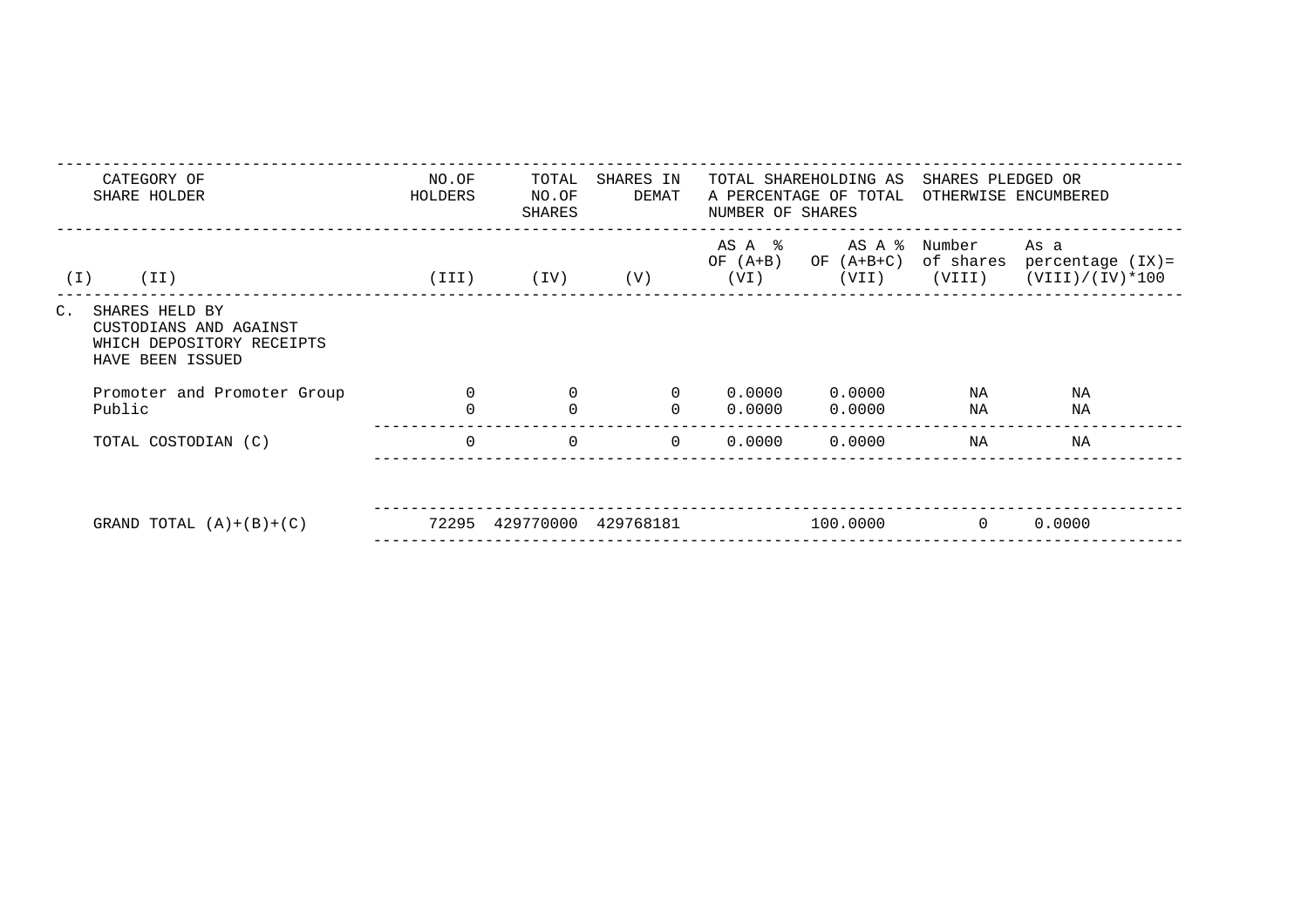INDIAN BANK

(I)(b) STATEMENT SHOWING SHAREHOLDING OF PERSONS BELONGING TO THE

 $-31-Mar-2011$ CATEGORY "PROMOTERS AND PROMOTER GROUP" \_\_\_\_\_\_\_\_\_\_\_\_\_\_\_\_\_\_\_\_ TOTAL SHARES HELD | SHARES PLEDGED OR OTHERWISE ENCUMBERED | |------------------------------------------------------------------------- | | NUMBER | AS A % OF | NUMBER | AS A | AS A % OF |SL.NO | NAME OF THE SHARE HOLDER | | | | | | GRAND TOTAL | | | | PERCENTAGE | GRAND TOTAL  $|\hspace{.6cm}(\texttt{A})+(\texttt{B})+(\texttt{C})\hspace{.6cm}|\hspace{.6cm}$  | | | | |(VI)= | SUB CLAUSE(I)(a)| (I) | (II) | (III) | (IV) | (V) |(V)/(III)\*100| (VII) |\_\_\_\_\_\_\_\_\_\_\_\_\_\_\_\_\_\_\_\_\_\_\_\_ ------------------------------------------------------------------------------------------------------------------------ 1 PRESIDENT OF INDIA 343820000 80.0009 0 0.0000 0.0000 ------------------------------------------------------------------------------------------------------------------------ TOTAL 343820000 80.0009 0 0.0000 0.0000------------------------------------------------------------------------------------------------------------------------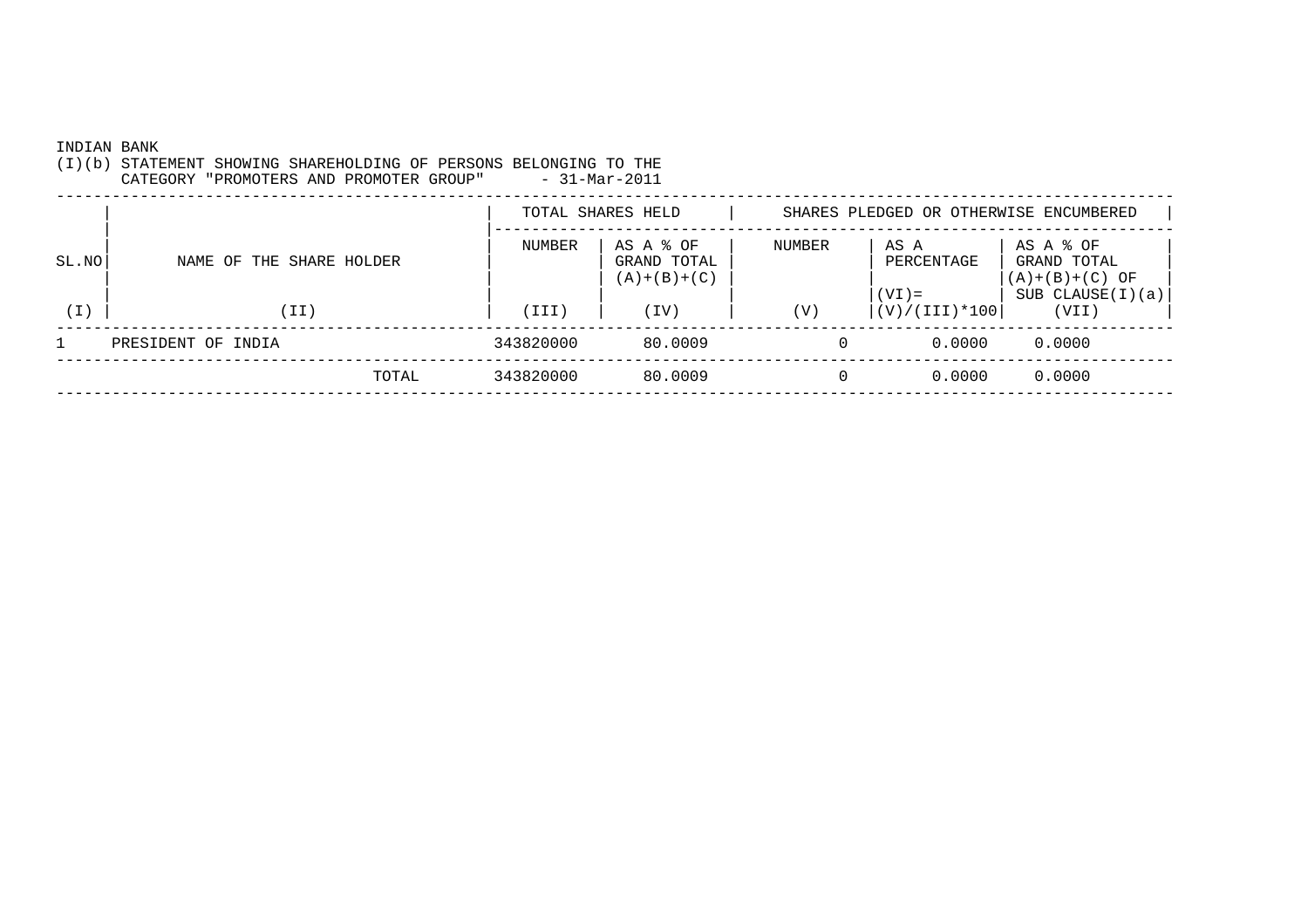|              | INDIAN BANK<br>(I)(c) STATEMENT SHOWING SHAREHOLDING OF PERSONS BELONGING TO THE<br>CATEGORY "PUBLIC" AND HOLDING MORE THAN 1% OF THE TOTAL<br>$-31-Mar-2011$<br>NUMBER OF SHARES |                 |                                                                                                                                                          |  |  |  |  |  |  |
|--------------|-----------------------------------------------------------------------------------------------------------------------------------------------------------------------------------|-----------------|----------------------------------------------------------------------------------------------------------------------------------------------------------|--|--|--|--|--|--|
|              | SL. NO NAME OF THE SHARE HOLDER                                                                                                                                                   |                 | NUMBER OF SHARES AS A % OF TOTAL<br>SHARES NUMBER OF SHARES $\{i.e.,\}$<br>GRAND TOTAL $(A)+(B)+(C)$<br>INDICATED IN STATEMENT<br>AT PARA $(I)(a)$ ABOVE |  |  |  |  |  |  |
| $\mathbf{1}$ | LIFE INSURANCE CORPORATION OF INDIA 6035157 1.8696                                                                                                                                |                 |                                                                                                                                                          |  |  |  |  |  |  |
| 2            | EMERGING MARKETS MANAGEMENT, L.L.C. A/C 4320005 1.0051<br>EMSAF- MAURITIUS                                                                                                        |                 |                                                                                                                                                          |  |  |  |  |  |  |
| 3            | SBI LIFE INSURANCE CO. LTD                                                                                                                                                        |                 | 4997977 1.1629                                                                                                                                           |  |  |  |  |  |  |
|              | TOTAL                                                                                                                                                                             | 17353139 4.0377 |                                                                                                                                                          |  |  |  |  |  |  |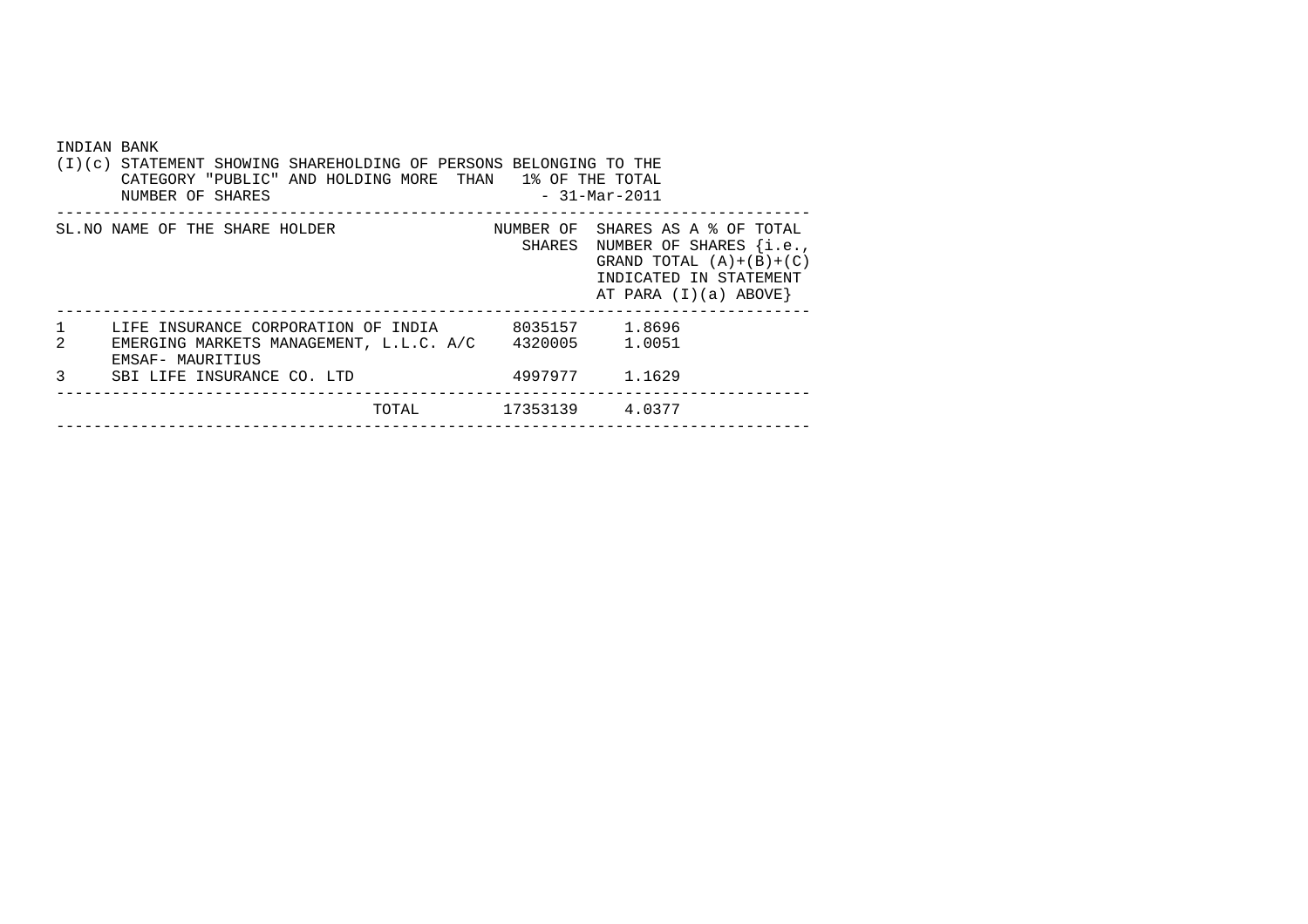| INDIAN BANK<br>(I)(d) STATEMENT SHOWING DETAILS OF LOCKED-IN SHARES -31-Mar-2011 |                                                       |                                  |                                                                                                                                                    |
|----------------------------------------------------------------------------------|-------------------------------------------------------|----------------------------------|----------------------------------------------------------------------------------------------------------------------------------------------------|
| SL. NO NAME OF THE SHARE HOLDER                                                  | CATEGORY OF<br>SHAREHOLDERS<br>PROMOTERS /<br>PUBLIC) | NUMBER OF<br>LOCKED IN<br>SHARES | LOCKED-IN SHARES AS A %<br>OF TOTAL NUMBER OF SHARES<br>$\{i.e.,$ GRAND TOTAL<br>$(A)+(B)+(C)$ INDICATED IN<br>STATEMENT AT PARA $(I)(a)$<br>ABOVE |
|                                                                                  | NIL                                                   |                                  |                                                                                                                                                    |
|                                                                                  |                                                       |                                  |                                                                                                                                                    |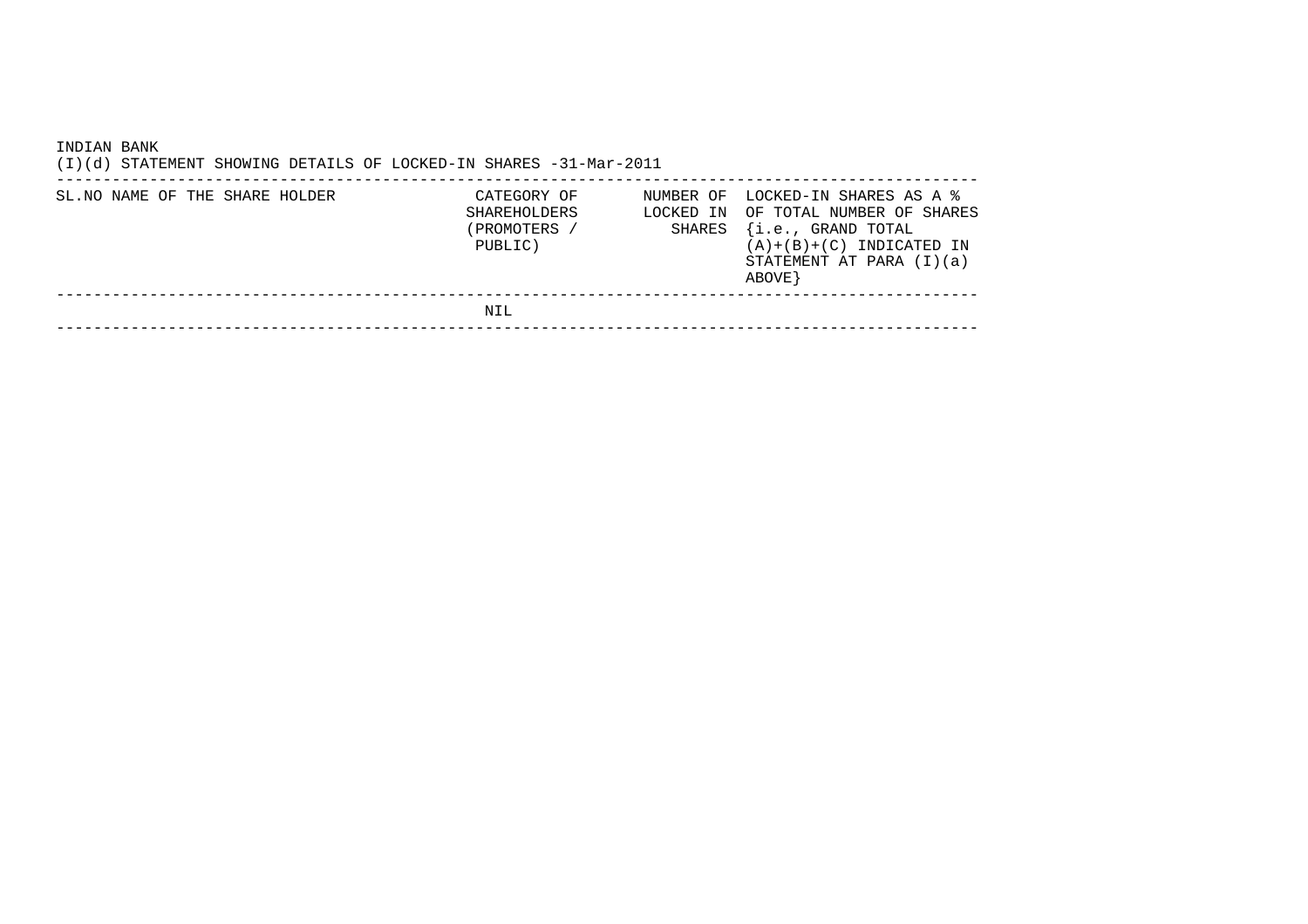| INDIAN BANK | (II)(a) STATEMENT SHOWING DETAILS OF DEPOSITORY RECEIPTS (DRs) - 31-Mar-2011 |                                 |                                                         |                                                        |         |                                                                                             |  |
|-------------|------------------------------------------------------------------------------|---------------------------------|---------------------------------------------------------|--------------------------------------------------------|---------|---------------------------------------------------------------------------------------------|--|
| SL.NO       | TYPE OF<br>OUTSTANDING DR<br>(ADRs, GDRs,<br>$SDRs, etc.$ )                  | NUMBER OF<br>OUTSTANDING<br>DRs | NUMBER OF<br>SHARES<br>UNDERLYING<br>OUTSTANDING<br>DRs | $(A)+(B)+(C)$ INDICATED IN<br>STATEMENT AT PARA (I)(a) | ABOVE } | SHARES UNDERLYING OUTSTANDING<br>DRS AS A & OF TOTAL NUMBER OF<br>SHARES {i.e., GRAND TOTAL |  |
|             |                                                                              | NIL                             |                                                         |                                                        |         |                                                                                             |  |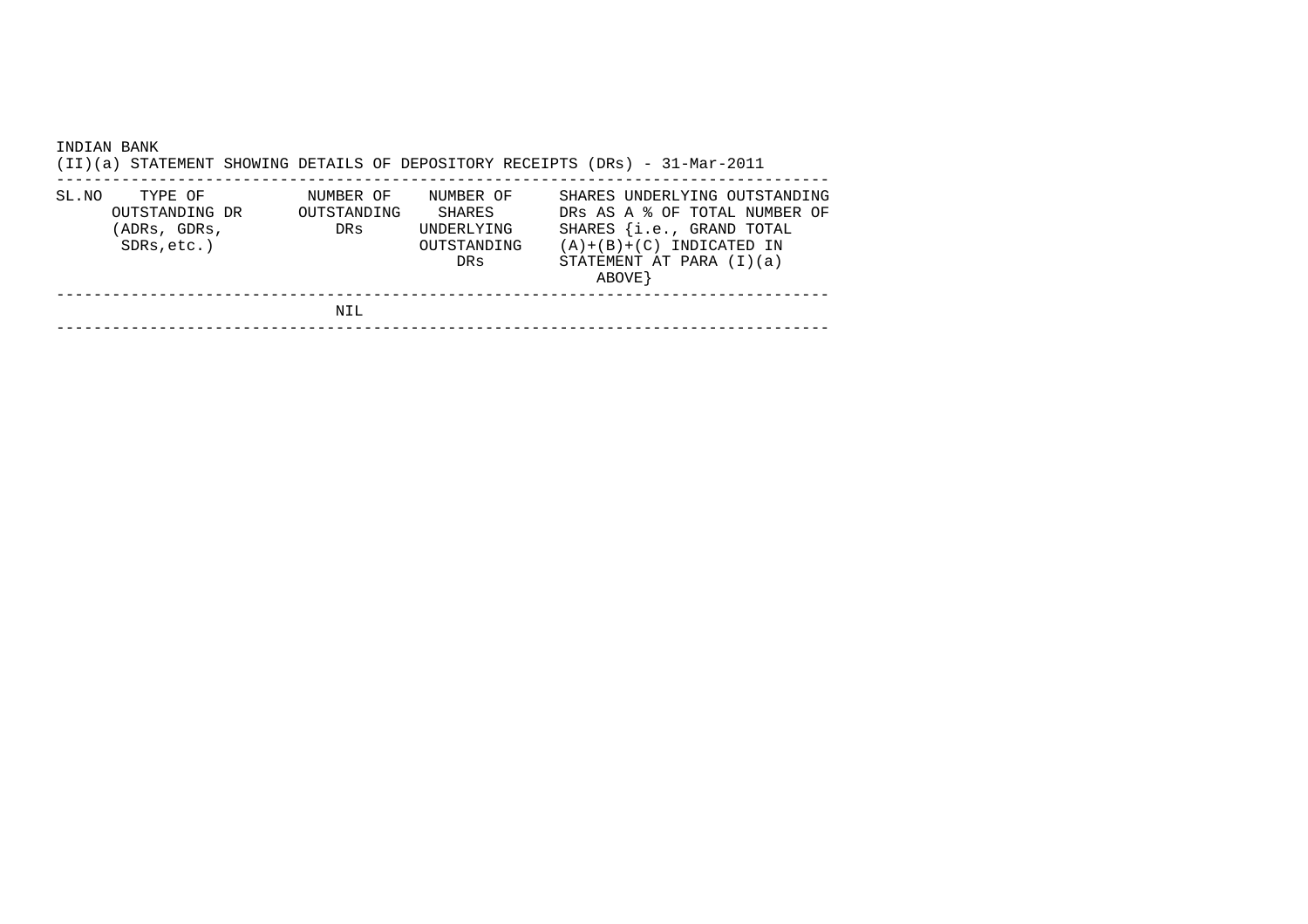| INDIAN BANK |                          |  |                                                         |                                                         | (II)(b) STATEMENT SHOWING HOLDING OF DEPOSITORY RECEIPTS (DRs), WHERE UNDERLYING SHARES HELD BY<br>PROMOTER/PROMOTER GROUP ARE IN EXCESS OF 1% OF THE TOTAL NUMBER OF SHARES - 31-Mar-2011 |  |
|-------------|--------------------------|--|---------------------------------------------------------|---------------------------------------------------------|--------------------------------------------------------------------------------------------------------------------------------------------------------------------------------------------|--|
| SL.NO       | NAME OF THE<br>DR HOLDER |  | TYPE OF<br>OUTSTANDING DR<br>(ADRs, GDRs,<br>SDRs,etc.) | NUMBER OF<br>SHARES<br>UNDERLYING<br>OUTSTANDING<br>DRs | SHARES UNDERLYING OUTSTANDING<br>DRS AS A % OF TOTAL NUMBER OF<br>SHARES {i.e., GRAND TOTAL<br>$(A)+(B)+(C)$ INDICATED IN<br>STATEMENT AT PARA (I)(a)<br>ABOVE }                           |  |
|             |                          |  |                                                         |                                                         |                                                                                                                                                                                            |  |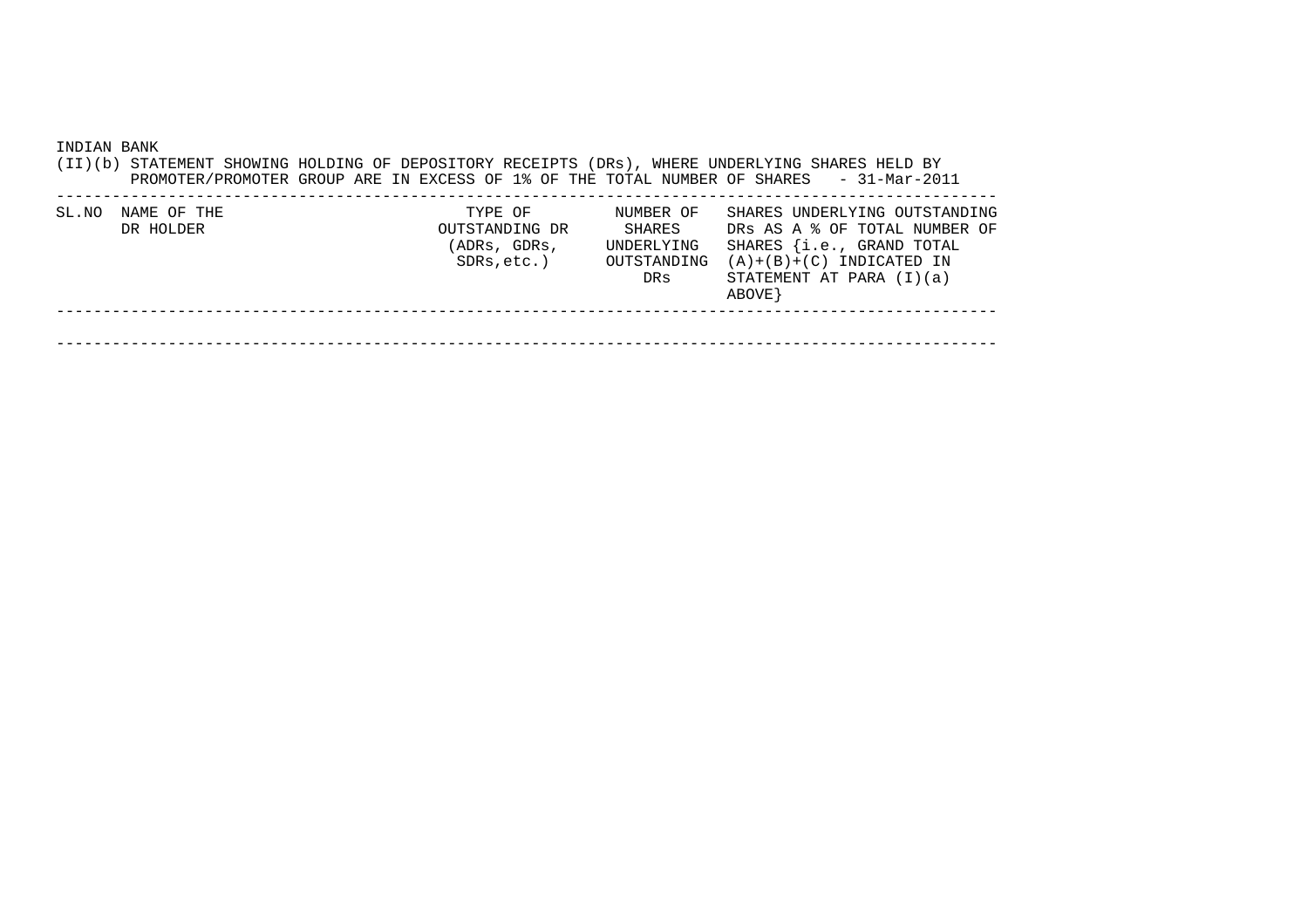(III)(a) STATEMENT SHOWING THE VOTING PATTERN OF SHAREHOLDERS, IF MORE THAN ONE CLASS OF SHARES / SECURITIESIS ISSUED BY THE ISSUER.

| CATEGORY OF<br>SHARE HOLDER                                         | NUMBER OF VOTING RIGHTS $ $ TOTAL VOTING $ $ TOTAL VOTING RIGHS i.e. (VI)<br>HELD IN EACH CLASS OF<br>SECURITIES |                   |     | RIGHTS<br>$(V+VI+III)$ |       |                       |  |
|---------------------------------------------------------------------|------------------------------------------------------------------------------------------------------------------|-------------------|-----|------------------------|-------|-----------------------|--|
|                                                                     | CLASS X                                                                                                          | CLASS Y   CLASS Z |     |                        |       | $AS A \&   AS A \&  $ |  |
| (II)<br>( I )                                                       | (III)                                                                                                            | $(\mathrm{IV})$   | (V) | (VI)                   | (VII) | (VIII)                |  |
| (A) PROMOTER AND PROMOTER GROUP                                     |                                                                                                                  |                   |     |                        |       |                       |  |
| $(1)$ INDIAN                                                        |                                                                                                                  |                   |     |                        |       |                       |  |
| (a) INDIVIDUALS/HINDU UNDIVIDED FAMILY                              |                                                                                                                  |                   |     |                        |       |                       |  |
| (b) CENTRAL GOVERNMENT / STATE<br>GOVERNMENT (S)                    |                                                                                                                  |                   |     |                        |       |                       |  |
| (c) BODIES CORPORATE                                                |                                                                                                                  |                   |     |                        |       |                       |  |
| (d) FINANCIAL INSTITUTIONS / BANKS                                  |                                                                                                                  |                   |     |                        |       |                       |  |
| (e) ANY OTHER (SPECIFY)                                             |                                                                                                                  |                   |     |                        |       |                       |  |
| $SUB=TOTAL(A)(1)$                                                   |                                                                                                                  |                   |     |                        |       |                       |  |
| (2) FOREIGN                                                         |                                                                                                                  |                   |     |                        |       |                       |  |
| (a) INDIVIDUALS (NON-RESIDENT<br>INDIVIDUALS / FOREIGN INDIVIDUALS) |                                                                                                                  |                   |     |                        |       |                       |  |
| (b) BODIES CORPORATE                                                |                                                                                                                  |                   |     |                        |       |                       |  |
| (c) INSTITUTIONS                                                    |                                                                                                                  |                   |     |                        |       |                       |  |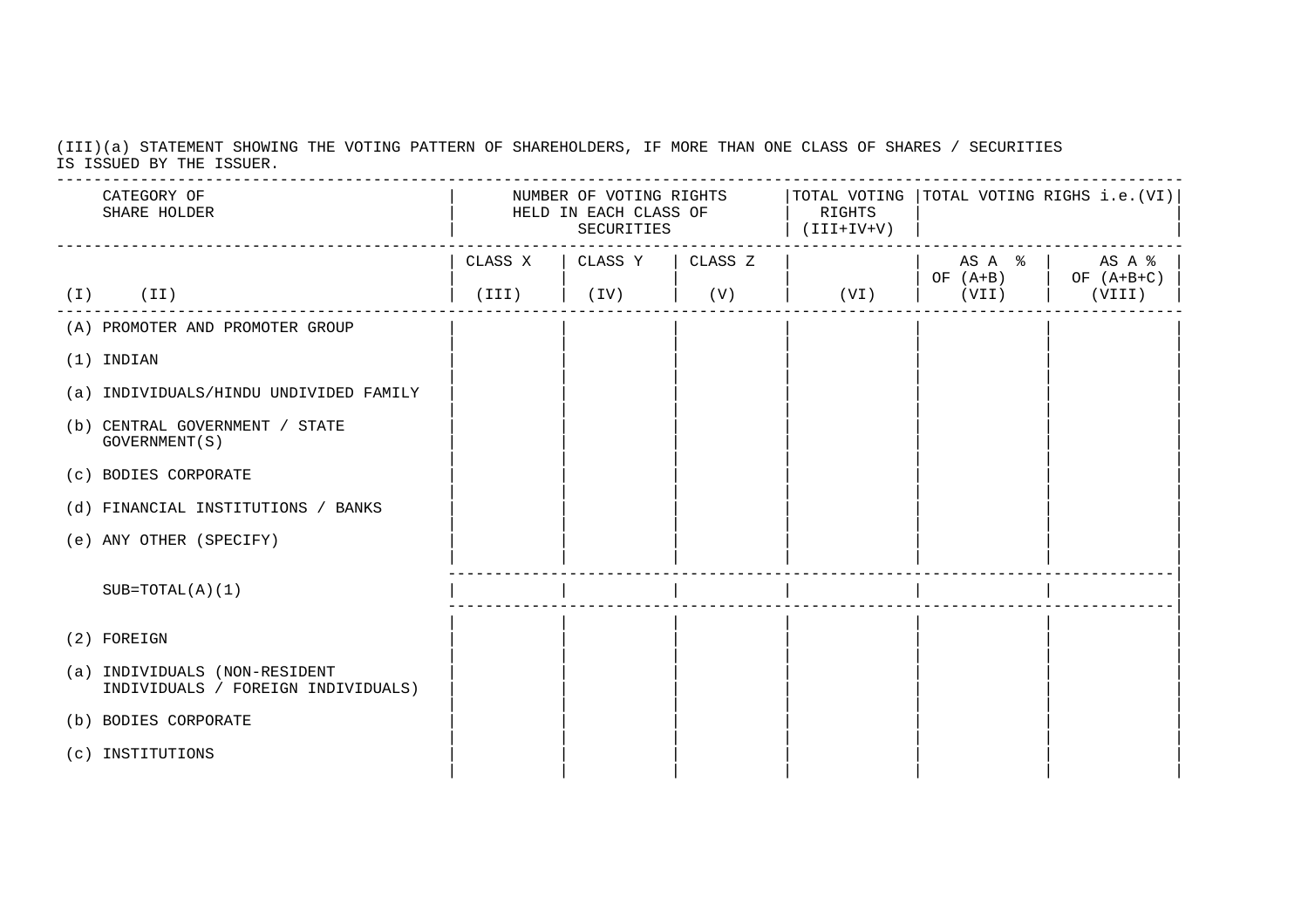| (d) ANY OTHER                                                                          |  |  |  |
|----------------------------------------------------------------------------------------|--|--|--|
| $SUB=TOTAL(A)(2)$                                                                      |  |  |  |
| TOTAL SHAREHOLDING OF PROMOTER AND<br>PROMOTER GROUP $(A) = (A) (1) + (A) (2)$         |  |  |  |
|                                                                                        |  |  |  |
| (B) PUBLIC SHAREHOLDING                                                                |  |  |  |
| (1) INSTITUTIONS                                                                       |  |  |  |
| (a) MUTUAL FUNDS / UTI                                                                 |  |  |  |
| (b) FINANCIAL INSTITUTIONS / BANKS                                                     |  |  |  |
| (c) CENTRAL GOVERNMENT / STATE<br>GOVERNMENT (S)                                       |  |  |  |
| (d) VENTURE CAPITAL FUNDS                                                              |  |  |  |
| (e) INSURANCE COMPANIES                                                                |  |  |  |
| (f) FOREIGN INSTITUTIONAL INVESTORS                                                    |  |  |  |
| (g) FOREIGN VENTURE CAPITAL INVESTORS                                                  |  |  |  |
| (h) ANY OTHER (SPECIFY)                                                                |  |  |  |
| $SUB=TOTAL(B)(1)$                                                                      |  |  |  |
|                                                                                        |  |  |  |
| (2) NON-INSTITUTIONS                                                                   |  |  |  |
| (a) BODIES CORPORATE                                                                   |  |  |  |
| (b) INDIVIDUALS -<br>I . INDIVIDUAL SHAREHOLDERS HOLDING<br>NOMINAL SHARECAPITAL UP TO |  |  |  |